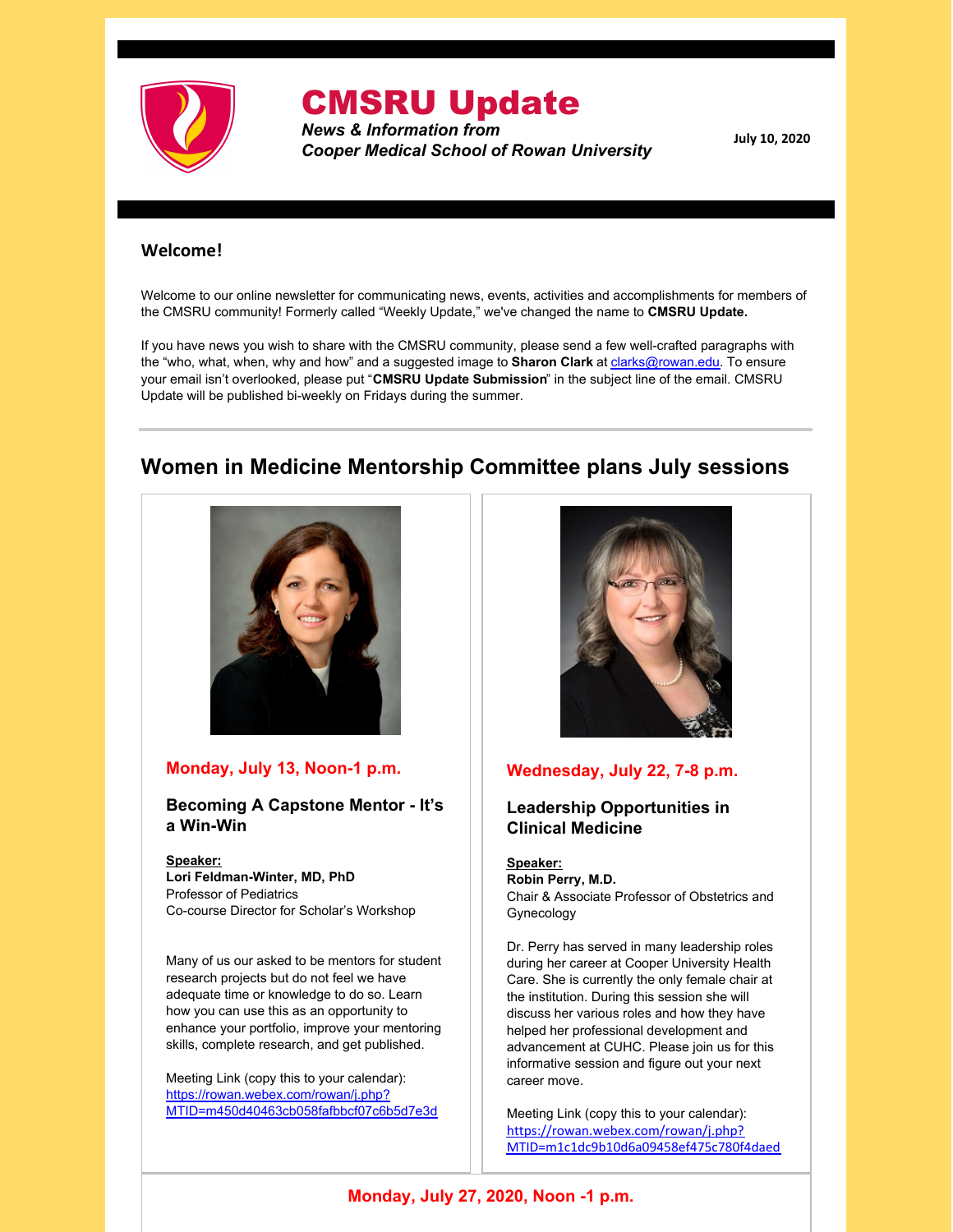

*at [geiggesc2@rowan.e](mailto:geiggesc2@rowan.edu)du.*

#### **Preparation and Process for Professorship**

**Speaker: Amanda Burden, MD** Vice Chair & Associate Professor of Anesthesiology

This session is for women at the associate professor level who want to know how to prepare for the next level of promotion. Planning should begin years before you apply so come and discover how to organize your plan of action. Binders to begin your promotion portfolio will be distributed after the session to those registering for this event.

*Contact Tina Geigges to register for binder*

Meeting Link (copy this to your calendar): [https://rowan.webex.com/rowan/j.php?](https://rowan.webex.com/rowan/j.php?MTID=m7e4574d363244194cef40ec74626f5af) MTID=m7e4574d363244194cef40ec74626f5af

## **Reflections sought for publication in Center for Humanism newsletter**

The CMSRU Office of Diversity and Community Affairs, in collaboration with the Center for Humanism, Professionalism, Medical Ethics, and Law, is soliciting stories from providers, nurses, staff, and students about racism in health care and our fight to create an anti-racist culture at Cooper and in our communities. These will be shared in a special issue of the Center for Humanism's newsletter to be published this summer.



Please send us your reflections about your experiences advocating for health equity and racial justice, or experiences witnessing or

experiencing racism and how it affected you. We are hoping for stories about personal experiences, not scientific articles for a medical journal. We want to hear about a moment that made you think differently about race and racism.

Possible ideas include:

- Describe an experience, a moment, or an interaction that was affected by race or ethnicity
- Describe a moment when you did something hurtful to someone else because of their race, and what you learned from it
- Describe a moment where you learned about a new culture
- Describe how you felt learning about the anti-racism efforts of the last few months

We welcome submissions both from our colleagues of color and allies. They can be about moments of sadness and hurt, or moments of joy and optimism.

All reflections should be 300-500 words and must be in compliance with patient privacy laws. We are open to considering anonymous submissions.

**Please send submissions or questions by 7/17/20 to Dr. Mara Gordon at [gordon-mara@cooperhealth.edu](mailto:gordon-mara@cooperhealth.edu).**

## **Accomplishments, Awards and Accolades**



The cover image of the July 2020 issue of Muscle & Nerve features an image of differentiating muscle stem cells provided by Dr. Jim Holaska's laboratory. The image was taken by Dr. Ashvin Iyer and

Katherine Bossone. The cover image accompanies their manuscript entitled, "Histone acetyltransferase inhibition rescues



On May 11, 2020 Dr. Ashvin Iyer, a graduate student in Dr Holaska's lab (pictured here, right, with

Katherine Bossone), successfully defended his thesis entitled, *"The use of emerin-null and EDMD-causing emerin mutant myogenic progenitors to elucidate the EDMD*

*mechanism."* He will be joining the laboratory of Dr. Tomozumi Imamichi in the Laboratory of Human Retrovirology and Immunoinformatics at the Frederick National Laboratory for Cancer